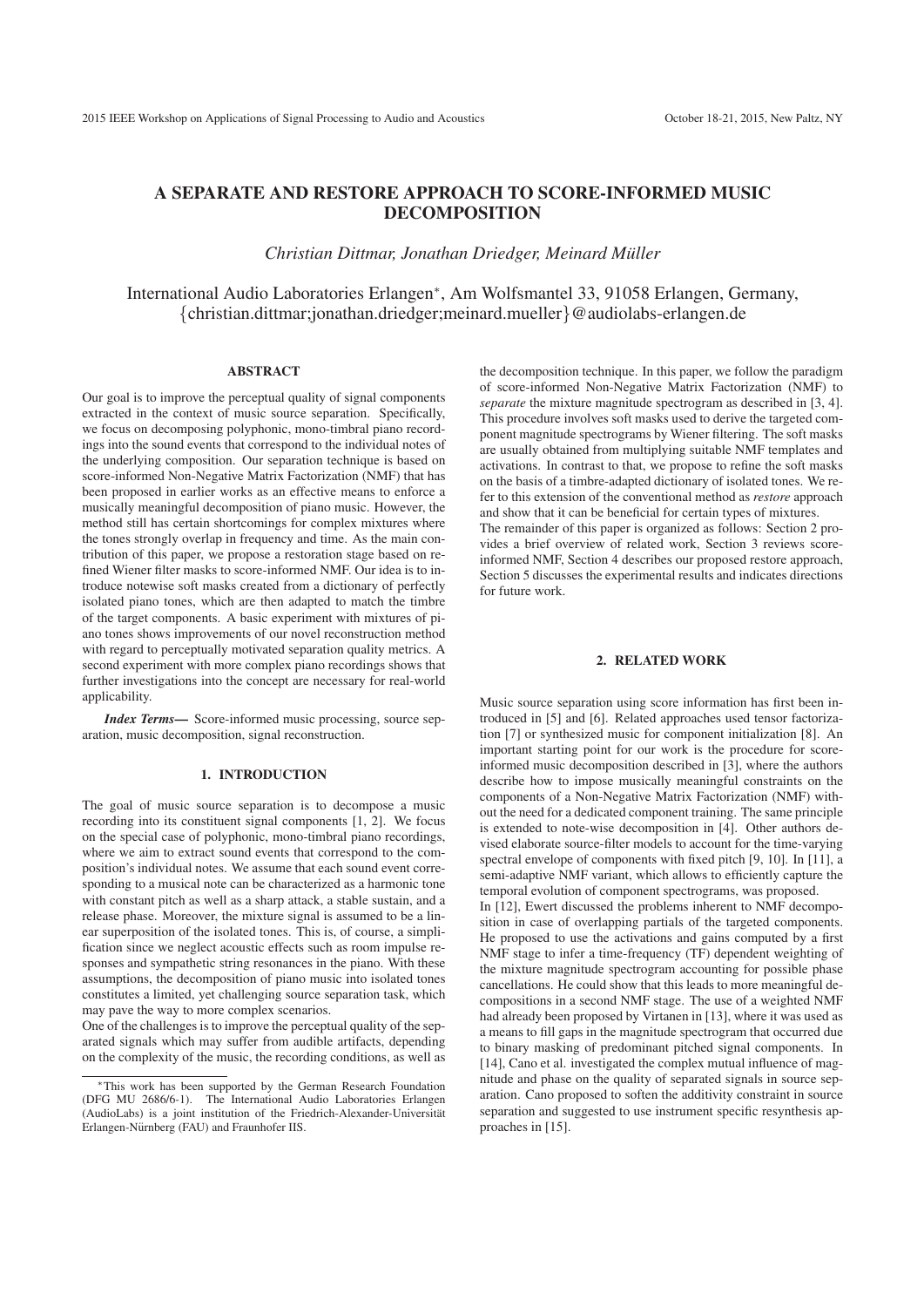2015 IEEE Workshop on Applications of Signal Processing to Audio and Acoustics October 18-21, 2015, New Paltz, NY



Figure 1: Artificial piano score used as illustrative example throughout the paper. Our target is the extraction of the isolated magnitude spectrograms corresponding to the individual notes G4, A4, B4, and D5 (ordered by pitch instead of onset time).

### 3. SEPARATE

In this section, we summarize the score-informed NMF approach as described in [3, 4]. In our signal model, we assume that the given piano recording x is a linear mixture of notewise audio events  $x_s$ ,  $s \in [1 : S]$ , where  $S \in \mathbb{N}$  is the number of musical notes specified in the musical score (see our example score in Figure 1) such that  $x := \sum_{s} x_s$ . Let  $\mathcal{X}(m, k)$ ,  $m, k \in \mathbb{Z}$ , be a complex-valued TF coefficient at the  $m^{th}$  time frame and  $k^{th}$  frequency bin of the Short-Time Fourier Transform (STFT) of our mixture signal  $x$ . Let  $V := |\mathcal{X}|^T \in \mathbb{R}_{\geq 0}^{K \times M}$  be a transposed version of the mixture signal's magnitude spectrogram. Our objective is to decompose V into component magnitude spectrograms  $V_s$  that correspond to the individual note events  $x_s$ . Ignoring possible phase issues, we assume that the additive relationship  $V := \sum_{s} V_s$  is fulfilled (see Figure 1).

## 3.1. Music Decomposition via NMF

NMF can be used to decompose the magnitude spectrogram V into spectral basis functions (also called templates) encoded by the columns of  $W \in \mathbb{R}_{\geq 0}^{K \times R}$  and time-varying gains (also called activations) encoded by the rows of H  $\in \mathbb{R}_{\geq 0}^{R \times M}$  such that  $V \approx WH$ . NMF typically starts with a suitable initialization of matrices  $W^{(0)}$ and  $H^{(0)}$ . Subsequently, these matrices are iteratively updated to adapt to V with regard to a suitable distance measure. In this work, we use the well-known update rules for minimizing the Kullback-Leibler Divergence [16] given by

$$
W^{(\ell+1)} = W^{(\ell)} \odot \frac{\frac{V}{W^{(\ell)}H^{(\ell)}}{H^{(\ell)}}^{H^{(\ell)}}^{T}}{JH^{(\ell)}}^{T}
$$
(1)

$$
H^{(\ell+1)} = H^{(\ell)} \odot \frac{W^{(\ell+1)T} \frac{V}{W^{(\ell+1)} H^{(\ell)}}}{W^{(\ell)T} J}
$$
(2)

for  $\ell = 0, 1, 2, \ldots, L$  for some  $L \in \mathbb{N}$ . The symbol  $\odot$  denotes element-wise multiplication and the division is also understood element-wise. Furthermore,  $J \in \mathbb{R}^{K \times M}$  denotes an all-one matrix.

#### 3.2. Constraint Components via Score-Informed NMF

Proper initialization of  $W^{(0)}$  and  $H^{(0)}$  is an effective means to constrain the degrees of freedom in the NMF iterations and enforces convergence to a desired, musically meaningful solution. One possibility is to impose constraints derived from a time-aligned, symbolic representation (i.e., machine readable score) of the recording [7]. Three constraints can be obtained from the musical score. First, the rank  $R$  of the decomposition is chosen according to the number of unique musical pitches. Second, each column of  $W^{(0)}$  is initialized with a prototype harmonic overtone series reflecting the expected nature of a musical tone corresponding to the assigned musical pitch. Third, the rows of  $H^{(0)}$  are initialized as follows: A binary constraint matrix  $C_s \in \mathbb{R}^{R \times M}$  is constructed for each  $s \in [1 : S]$ , where  $C_s$  is 1 at entries that correspond to the pitch and temporal position of the  $s<sup>th</sup>$  aligned note event and 0 otherwise. The union (OR-sum) of all  $C_s$  is then used as initialization of  $H^{(0)}$ . With this initialization, each template obtained from iteration (1) typically corresponds to an average spectrum (usually  $\ell^1$ -normalized [2]) of the corresponding musical pitch and each activation function obtained from (2) corresponds to the temporal amplitude envelope of all occurrences of that particular pitch throughout the recording.

# 4. RESTORE

Score-informed NMF as described in Section 3.2 yields a decomposition of V into musically meaningful templates  $W^{(L)}$  and activations  $H^{(L)}$ . In the following, we discuss the issues inherent to the restoration of our targeted  $V_s$  from the components and introduce our extension to the conventional procedure.

#### 4.1. Component Magnitude Spectrogram Reconstruction

As shown on the left hand side of Figure  $2(a)$ , we can use the results of score-informed NMF to reconstruct magnitude spectrograms corresponding to individual note objects as  $V_s^{NMF} \approx$  $W^{(L)}\left(H^{(L)}\odot C_s\right)$ . In the conceptual illustration, the template and activation corresponding to the  $s<sup>th</sup>$  tone are indicated by a hatched column and row, respectively. The binary activation in the corresponding  $C_s$  is visualized by a black box inside the hatched row. In order to obtain a time-domain signals from  $V_s^{NMF}$ , it is common practice to use the mixture phase information of the original STFT  $\chi$  and to invert the resulting modified STFTs via the signal reconstruction method from [17]. However, NMF-based models typically yield only a rough approximation of the original magnitude spectrogram, where spectral nuances may not be captured well. Therefore, the audio components reconstructed in this way may contain a number of audible artifacts. In order to better capture the temporal evolution of the spectral nuances, it is common practice to calculate soft masks that can be interpreted as a weighting matrix reflecting the contribution of the  $s<sup>th</sup>$  tone to the original mixture V. The mask corresponding to the desired note event can be computed as  $M_s^{\text{NMF}} := V_s^{\text{NMF}} \oslash \left( \text{W}^{(L)} \text{H}^{(L)} + \epsilon \right)$ , where  $\oslash$ denotes element-wise division and  $\epsilon$  is a small positive constant to avoid division by zero. We obtain the masking-based estimate of the component magnitude spectrogram as  $V_s^{\text{Mask}} := V \odot M_s^{\text{NMF}}$ . This procedure is also often referred to as Wiener filtering.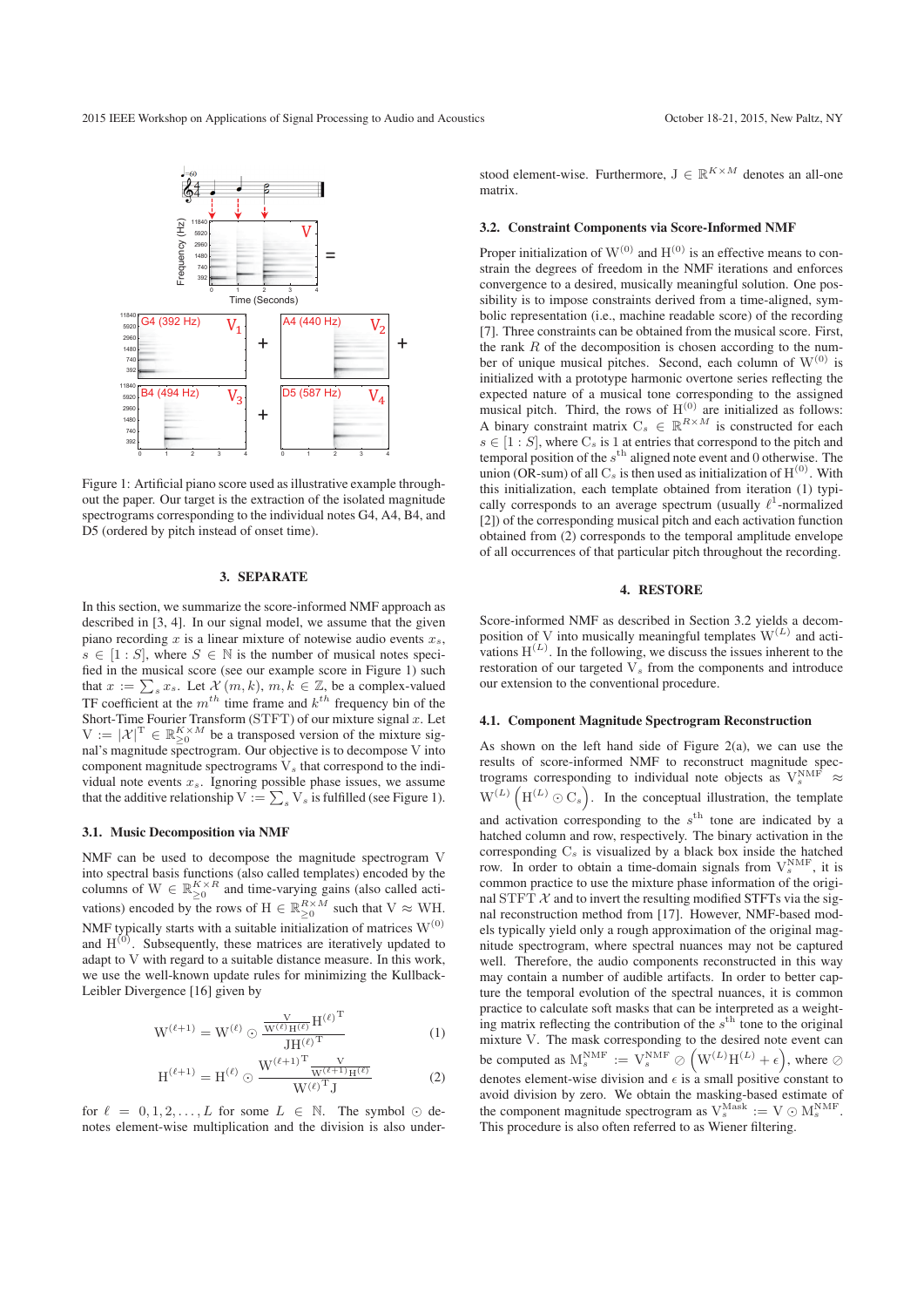

Figure 2: Conceptual illustration of (a) the procedures described in Section 4.1 and Section 4.2, and (b), the restore approach described in Section 4.3.

# 4.2. Difficult Mixtures

As discussed in [12], even the integration of score information might not suffice to separate certain mixtures. This is especially true in the case of mutually overlapping harmonics and transients. Our artificial example exhibits some of these problems. The decay of the two quarter notes (G4 and B4) is interfered by the attack transient of the subsequent notes. The last two notes (A4 and D5) are played simultaneously, so their attack transients overlap and some of their harmonics collide since they have very close center frequencies due to the harmonic relationship between the two notes (fourth interval). As can be seen in Figure  $3(b)$  this leads to corrupted NMF templates. The note  $s = 2$  (A4) exhibits a spurious peak around 600 Hz in a spectrogram frame that lies within the attack phase of  $V_s^{\text{NMF}}$ . The artifact is caused by "crosstalk" of the first partial of D5 whose center frequency is 587 Hz and leads to deteriorated separation quality. For the following considerations, we introduce an alternative representation  $B_s \in \mathbb{R}_{\geq 0}^{K \times M}$  of the targeted  $V_s$  defined by

$$
\mathcal{B}_s(k,m) := \frac{\mathcal{V}_s(k,m)}{\mathcal{G}_s(m)}\tag{3}
$$

where  $G_s \in \mathbb{R}^{1 \times M}$  contains element-wise the  $\ell^1$ -norm of each spectrogram frame of the original  $V_s$ . On the right hand side of Figure 2(a), we show  $B_s^{\text{NMF}}$  derived by application of (3) to  $V_s^{\text{NMF}}$ . Each spectrogram frame in  $B_s^{\text{NMF}}$  is depicted as a replicate of the  $\ell^1$ -normalized template corresponding to s. This seemingly redundant representation will become useful in Section 4.3, where we replace the potentially imperfect NMF templates by timbre-adapted and  $\ell^1$ -normalized spectral templates taken from a dictionary.

# 4.3. Component Restoration using a Note Dictionary

Inspired by the work of [7] and [8], we construct a dictionary of crosstalk-free magnitude spectrograms  $V_s^{\text{Dict}}$  obtained from isolated piano tones. Via the score information, we select the appropriate tone and place it in the TF domain according to the onset position of the target note. However, the benefit of having an artifactfree  $V_s^{\text{Dict}}$  comes at the expense that the dictionary tone is likely to differ in timbre from the target tone in the mixture. In order to adapt the timbral qualities of the dictionary without propagating potential errors in the NMF decomposition, we propose to transfer the spectral envelope of the target tone to the corresponding dictionary tone. Figure 3 illustrates this procedure for the note A4 ( $s = 2$ ) in our artificial example. Similar to [12], we take  $V_s^{\text{NMF}}$  as best estimate of the target component regardless of potential decomposition artifacts. Furthermore, we assume that a single estimate for the spectral



Figure 3: (a): Spectrogram frame (bold black curve) located in the attack phase of the dictionary tone representing the note A4. Its spectral envelope  $E_s^{\text{Dict}}$  (thin black curve) is extracted via the true envelope method [18]. (b): Due to an imperfect NMF decomposition, a spurious peak is present around 600 Hz (marked by the red oval) in the target spectrum (blue curve). After an envelope transfer, the adapted dictionary spectrum follows nicely the target envelope  $E_s^{\text{NMF}}$ , but does not contain the artifact.

envelope can be applied to the complete tone spectrogram. The estimate could e.g., be derived from an average spectrum. In our case, we expect the target component to dominate over potential crosstalk components in a spectral frame located in the attack phase of the tone. From that particular frame, we extract the spectral envelope  $E_s^{\text{NMF}} \in \mathbb{R}^{K \times 1}$  using the so-called true envelope method as described by Röbel et al. in [18]. This procedure iteratively refines an estimate for the spectral envelope obtained by conventional cepstral liftering. Using the same method, we extract an estimate for the spectral envelope  $E_s^{\text{Dict}}$  of the dictionary spectrogram. Then, we introduce the timbre-adapted dictionary note spectrogram as

$$
\widetilde{V}_s^{\text{Dict}} := V_s^{\text{Dict}} \odot \frac{\left(E_s^{\text{NMF}} J_{1,M}\right)}{\left(\epsilon + E_s^{\text{Dict}} J_{1,M}\right)} \tag{4}
$$

where the division is understood element-wise and  $J_{1,M} \in \mathbb{R}^{1 \times M}$ denotes an all-one matrix needed to replicate both spectral envelopes across all frames. Subsequently, we apply  $(3)$  to  $\tilde{V}_s^{\text{Dict}}$  in order to obtain  $\tilde{B}_s^{\text{Dict}}$  that we now use to replace the potentially corrupted  $B_s^{NMF}$  as shown in Figure 2(b). This way, we obtain novel estimates for the component spectrogram and corresponding soft mask as

$$
V_s^{\text{Comb}} := \tilde{B}_s^{\text{Dict}} \odot \left( J_{K,1} \cdot G_s^{\text{NMF}} \right) \tag{5}
$$

$$
M_s^{\text{Comb}} := V_s^{\text{Comb}} \oslash \left( \epsilon + \sum_s V_s^{\text{Comb}} \right) \tag{6}
$$

where  $J_{K,1} \in \mathbb{R}^{K \times 1}$  denotes an all-one matrix needed to replicate the corresponding note activation across all frequency bins. In short, the sequence of  $(4)$ , $(5)$ , and  $(6)$  allows us to combine the NMFbased activations with  $\ell^1$ -normalized dictionary spectra that have been adapted to match the timbre captured in the NMF-based tem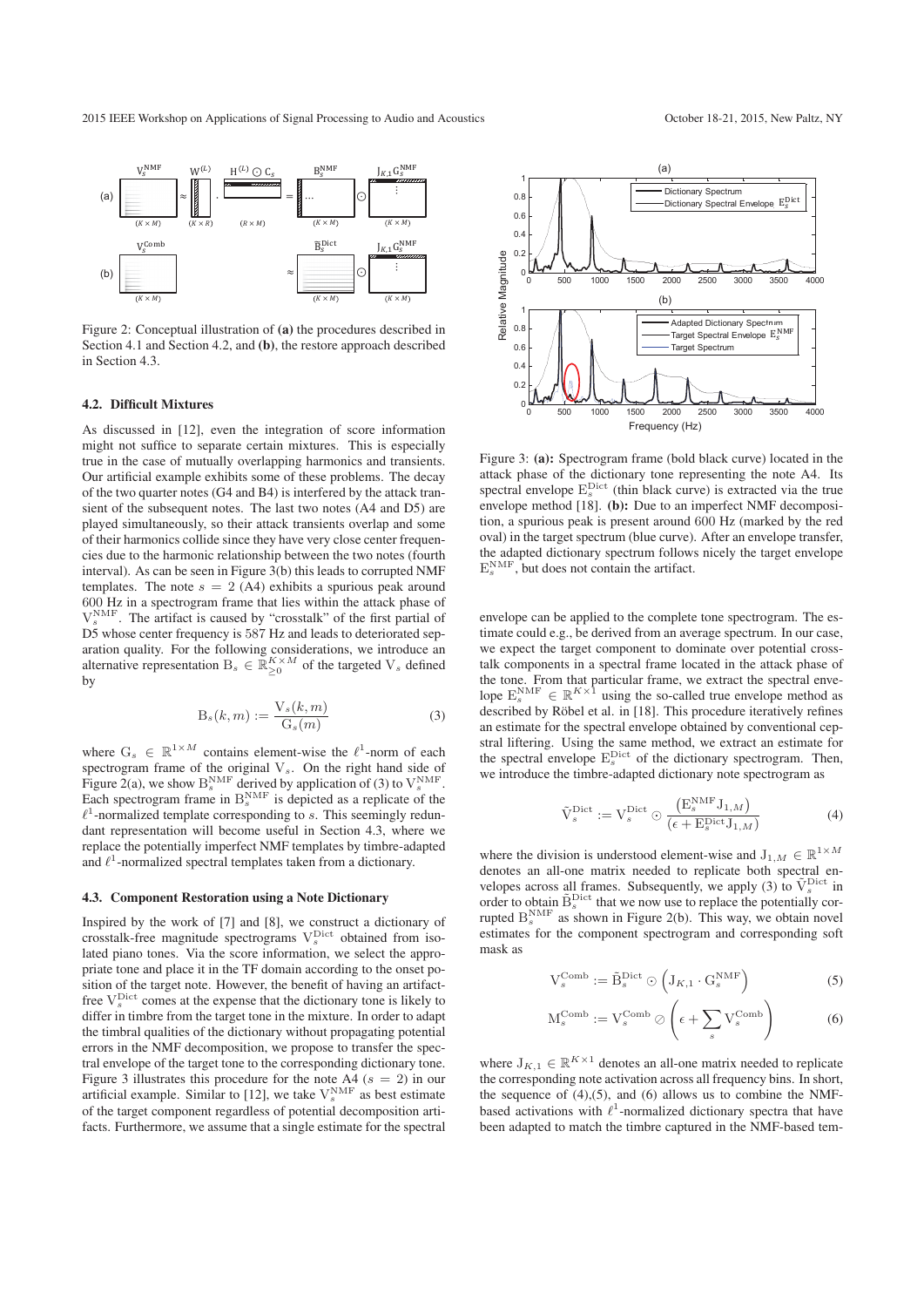2015 IEEE Workshop on Applications of Signal Processing to Audio and Acoustics October 18-21, 2015, New Paltz, NY

plates. The resulting note component spectrogram is again obtained by Wiener filtering as  $V_s^{\text{Prop}} := V \odot M_s^{\text{Comb}}$ .

# 5. EXPERIMENTS

We conducted two source separation experiments using wellknown quality metrics to assess the possible improvements achievable with our proposed approach. First, we evaluated the separation of simplistic piano tone mixtures. Second, we tried to decompose more complex piano recordings into bass and treble component signals.

#### 5.1. Dataset

Our first test set consisted of pair-wise piano tone combinations. We assigned MIDI pitch  $P_1$  to the first tone in the mixture and defined it to be the interfering signal. Consequently, we assigned MIDI pitch  $P_2$  to the second tone and defined it to be the target signal. Both  $P_1$ ,  $P_2$  were varied from MIDI pitch  $P = 21$  (A0, 27.5 Hz) to  $P = 108$  (C8, 4186 Hz) resulting in 7569 tone pairs (including unison intervals). The underlying single tone signals were recorded from a real piano, while the tone dictionary used for separation was synthesized using the Pianoteq<sup>1</sup> physical modeling plugin. Each tone pair was treated as individual test item, i.e. only  $R = 2$  components were used.

The second test uses a subset of 11 MIDI files from the Saarland Music Data  $(SMD<sup>2</sup>)$  collection. SMD contains MIDI files for various classical piano pieces which were performed by students of the Hochschule für Musik Saar on a Yamaha Disklavier. The Disklavier stores all key and pedal movements performed by the pianist in an interpreted MIDI file that is suitable for synthesizing piano performances with expressive dynamics and timing. Following the experimental design in [12], we split the note events in each of the interpreted MIDI files into a bass (MIDI pitch  $P < 60$ ) and a treble set (MIDI pitch  $P \geq 60$ ). We again used Pianoteq to synthesize the note sequences for the bass and treble set individually. The bass tones were defined to be the interferer and the treble tones the target, respectively. The superposition of both yielded our mixture signal. All test files had 44.1 kHz sampling rate, the STFT was computed with a blocksize of approx. 46.4 ms and a hopsize of approx. 5.8 ms. The number of NMF iterations was set to  $L = 30$ . For each test item, we used  $V_s^{\text{Mask}}$  as magnitude spectrogram representing the conventional approach and  $\overline{V}_s^{\text{Prop}}$  as magnitude spectrogram representing proposed reconstruction. We employed the PEASS Toolkit [19, 20] in order to evaluate the quality of the separated audio signals obtained from application of the conventional and the proposed method. From the available metrics, we focused on the perceptually-motivated Overall Perceptual Score (OPS) and used the objective Source-Distortion Ratio (SDR) to complement the evaluation.

# 5.2. Results and Discussion

From the first experiment, we derived two interval related evaluations. First, we aggregated the quality measures to the interval  $\Delta P_{1,2} := P_2 - P_1$  between the two piano tones in each mixture and averaged the respective measurements. Second, we applied the same result aggregation, this time mapping to 12 absolute, octaveagnostic interval classes  $\tilde{\Delta}P_{1,2} := (\Delta P_{1,2} \mod 12)$ . Figure 4(a)

<sup>2</sup>http://resources.mpi-inf.mpg.de/SMD/SMD\_ MIDI-Audio-Piano-Music.html



Figure 4: The Overall Perceptual Score (OPS) [19, 20] computed for separated piano tone mixtures with the conventional method (black bars) vs. the proposed method (gray bars). (a): OPS averaged over interval classes. (b): OPS averaged over absolute, octavewrapped interval classes.

shows that the restore approach surpasses the conventional Wiener filtering approach in terms of OPS mostly for positive intervals, i.e., where the MIDI pitch of the target is above the MIDI pitch of the interferer. Interestingly, this trend can not be observed for the SDR. Instead, the improvements are more evenly distributed and only decrease for very wide intervals regardless if they are positive or negative. Figure 4(b) shows that the proposed restore approach is approx. 9.5 OPS points ahead of the conventional approach if we ignore octave information. The average SDR improvement in that case amounts to approx. 0.7 dB.

We obtained very mixed results in our second experiment with realistic piano performances. On average, we achieved an OPS of 38.06 (SDR 10.16 dB) using conventional Wiener filtering, while our proposed restore approach yielded a tiny OPS increase to 38.32 (SDR 10.25 dB). Unfortunately, there is no consistent improvement across the test items, roughly half of them exhibit lower quality metrics compared to the conventional approach. From inspection of selected examples, we believe that this might be related to inferior separation of tones with a long sustain phase. Since we transfer the spectral envelope taken from the tone's attack, the sustain phase might diverge from the desired target over time.

Still, we see potential in further developing the principal concept of our separate and restore approach. One obvious possibility would be an interval-selective application of the proposed method. Another possible direction is to investigate dedicated processing of percussive and harmonic NMF components to remedy some of the remaining problems related to unsatisfactory separation of complex mixtures. Audio examples covering positive and negative separation results are available online<sup>3</sup>.

# 5.3. Conclusions and Future Work

We presented a method for post-processing score-informed music decomposition by means of refined soft masks based on a dictionary of timbre-adapted piano tone spectrograms. In simple tone mixtures, this step attenuates the mutual interference between components. In the future, we want to further enhance this concept and investigate its applicability to other source separation tasks, such as drum sound separation from drum loops.

<sup>1</sup>https://www.pianoteq.com/

<sup>3</sup>http://www.audiolabs-erlangen.de/resources/MIR/ 2015-WASPAA-SeparateAndRestore/